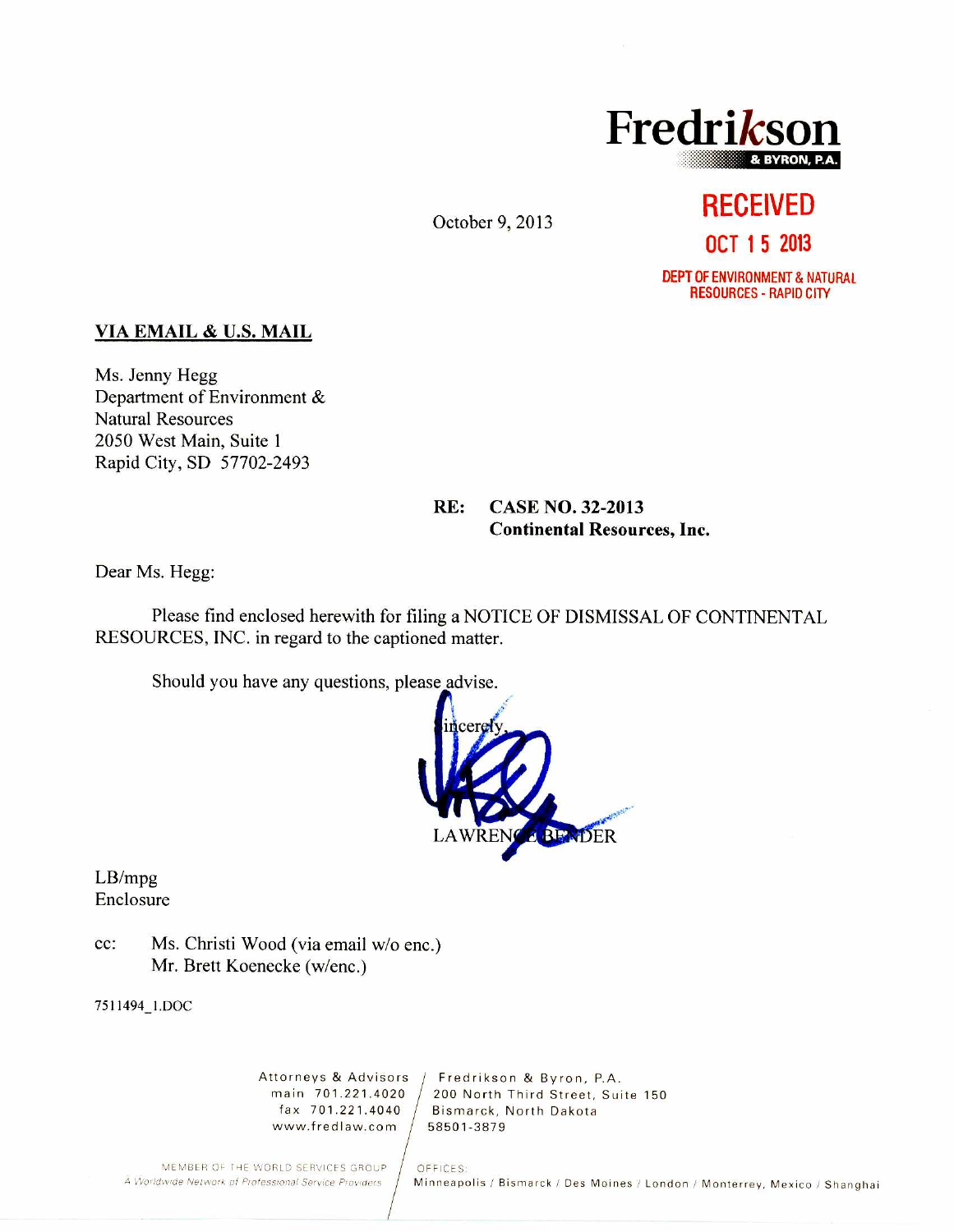#### **STATE OF SOUTH DAKOTA DEPARTMENT OF ENVIRONMENT AND NATURAL RESOURCES BOARD OF MINERALS AND ENVIRONMENT**

**CASE NO. 32-2013** 

**IN THE MATTER OF THE PETITION OF CONTINENTAL RESOURCES, INC. REQUESTING AN ORDER AUTHORIZING THE RECOVERY OF A RISK PENALTY FROM CERTAIN NON-PARTICIPATING OWNERS, FOR THE DRILLING AND COMPLETING OF THE LENNERVILLE 44-12H WELL LOCATED IN A SPACING UNIT DESCRIBED AS THE S/2 OF SECTION 12, TOWNSHIP 21 NORTH, RANGE 3 EAST, BUFFALO FIELD, HARDING COUNTY, SOUTH DAKOTA, PURSUANT TO ARSD CHAPTER 74:12:10, AND SUCH OTHER RELIEF AS IS APPROPRIATE.** 



#### **NOTICE OF DISMISSAL OF CONTINENTAL RESOURCES, INC.**

**PLEASE TAKE NOTICE** that Continental Resources, Inc. respectfully requests that the

above captioned matter be dismissed without prejudice.

**DATED** this  $9<sup>th</sup>$  day of October, 2013.



LAWRENCE BENDER, ND Bar #03908 *Attorneys Continental Resources, Inc.*  200 North  $3<sup>rd</sup>$  Street, Suite 150 Post Office Box 1855 Bismarck, ND 58502-1855 (701) 221-4020 7509581\_1. DOC